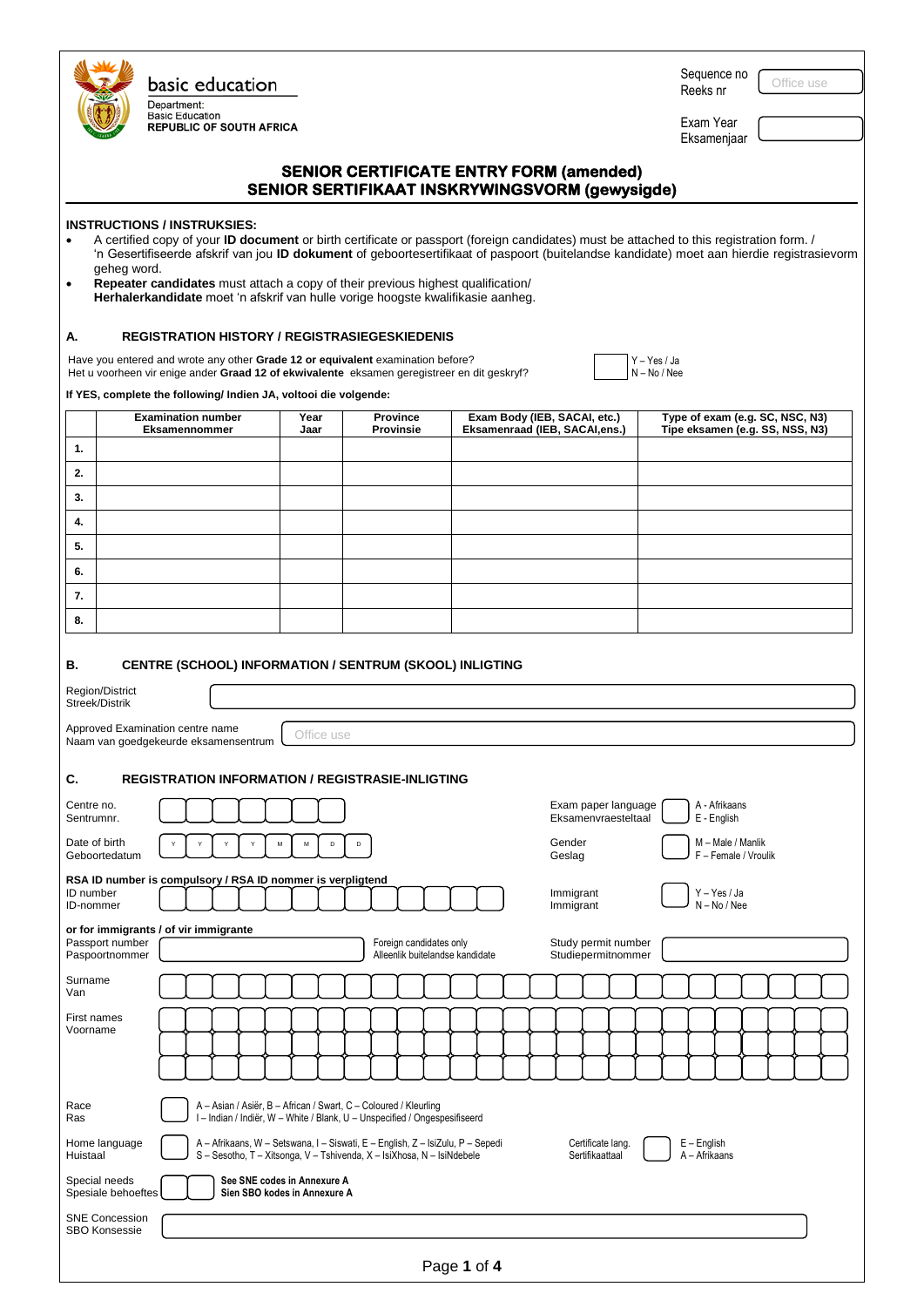| HOW DO YOU QUALIFY TO REGISTER FOR SENIOR CERTIFICATE EXAMINATIONS? PLEASE MARK WITH "X" AND ATTACH PROOF THEREOF /<br>HOE KWALIFISEER JY VIR DIE SENIOR SERTIFIKAAT EKSAMEN? MERK MET 'N "X" EN HEG STAWENDE DOKUMENTASIE AAN                 |                            |              |  |  |
|------------------------------------------------------------------------------------------------------------------------------------------------------------------------------------------------------------------------------------------------|----------------------------|--------------|--|--|
| Written Grade 12 Senior Certificate (SC) or N3 before / Het voorheen Graad 12 Senior Sertifikaat (SS) of N3 geskryf<br>1.                                                                                                                      |                            |              |  |  |
| Written National Senior Certificate (NSC) before, but SBA expired / Het voorheen die Nasionale Senior Sertifikaat (NSS) geskryf,<br>2.<br>maar SBA het verval                                                                                  |                            |              |  |  |
| 3.<br>21 Years or older, and have passed ABET Level 4 (GETC) / 21 Jaar of ouer en het ABET Vlak 4 geslaag                                                                                                                                      |                            |              |  |  |
| 4.<br>21 Years or older, and have passed at least Grade 9 / 21 Jaar en ouer en het ten minste Graad 9 geslaag<br>School dropout, 18 - 21 years old, and have obtained approval to register from the Provincial Head of Department in writing / |                            |              |  |  |
| 5.<br>Skoolverlater, 18 - 21 jaar en het skriftelike toestemming van die Provinsiale Departementhoof verkry                                                                                                                                    |                            |              |  |  |
| D.<br>SUBJECT CHOICES / VAKKEUSES (Refer to ANNEXURE A for Subject description and alpha code)<br>Subject alpha code / Vakkode<br>Subject description / Vakbeskrywing<br>1<br>2<br>3<br>4<br>5<br>6<br>7<br>8<br>9                             |                            |              |  |  |
| 10                                                                                                                                                                                                                                             |                            |              |  |  |
| Number of subjects entered<br>Aantal vakke ingeskryf                                                                                                                                                                                           |                            |              |  |  |
| <b>GENERAL / ALGEMEEN</b> (Candidate information / Kandidaatinligting)<br>Е.                                                                                                                                                                   |                            |              |  |  |
| Postal address                                                                                                                                                                                                                                 |                            |              |  |  |
| Posadres                                                                                                                                                                                                                                       |                            |              |  |  |
|                                                                                                                                                                                                                                                |                            |              |  |  |
| Postal code<br>Poskode                                                                                                                                                                                                                         |                            |              |  |  |
| Telephone (code & number)<br>$\lambda$<br>Telefoon (kode & nommer)                                                                                                                                                                             |                            |              |  |  |
| Cell phone number<br>Alternative Cell no<br>Selfoonnommer<br>Alternatiewe Sel nr                                                                                                                                                               |                            |              |  |  |
| Cell no can be used to send exam related SMS to candidate / Sel nr kan gebruik word om eksamen verwante SMS aan kandidaat te stuur                                                                                                             |                            |              |  |  |
| E-mail address<br>E-pos adres                                                                                                                                                                                                                  |                            |              |  |  |
| F.<br><b>SIGNED BY / ONDERTEKEN DEUR:</b>                                                                                                                                                                                                      |                            |              |  |  |
| I hereby declare that the information furnished in this form is correct. / Ek verklaar hiermee dat die inligting in hierdie vorm korrek is.                                                                                                    |                            |              |  |  |
| <b>CANDIDATE / KANDIDAAT:</b>                                                                                                                                                                                                                  |                            |              |  |  |
|                                                                                                                                                                                                                                                |                            |              |  |  |
|                                                                                                                                                                                                                                                |                            |              |  |  |
| Name in print / Naam in drukskrif                                                                                                                                                                                                              | Signature / Handtekening   | Date / Datum |  |  |
| <b>CENTRE MANAGER/SENTRUMBESTUURDER</b><br>or/of PRINCIPAL / HOOF:                                                                                                                                                                             |                            |              |  |  |
|                                                                                                                                                                                                                                                |                            |              |  |  |
|                                                                                                                                                                                                                                                |                            |              |  |  |
| Name in print / Naam in drukskrif                                                                                                                                                                                                              | Signature / Handtekening   | Date / Datum |  |  |
|                                                                                                                                                                                                                                                |                            |              |  |  |
| Centre contact number /Sentrum kontaknommer                                                                                                                                                                                                    | <b>SCHOOL/CENTRE STAMP</b> |              |  |  |
| Telephone (code & number)<br>$\lambda$<br>Telefoon (kode & nommer)                                                                                                                                                                             | <b>SKOOL/SENTRUM</b>       |              |  |  |
|                                                                                                                                                                                                                                                | <b>STEMPEL</b>             |              |  |  |
|                                                                                                                                                                                                                                                | Page 2 of 4                |              |  |  |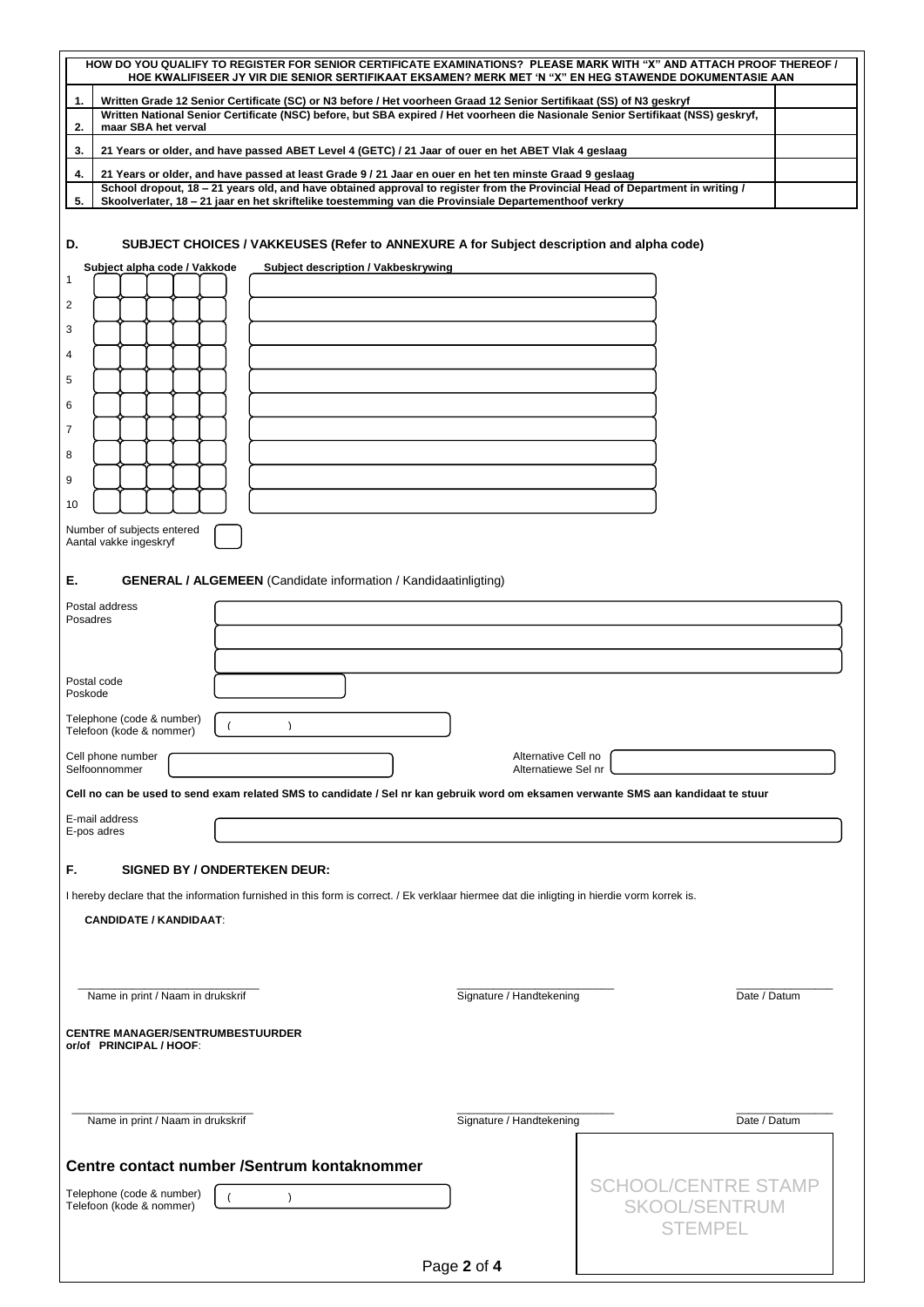| Verification by: (For office use) / Verifikasie deur: (Vir kantoorgebruik)                                              |                                                                                                                                                                                                                            |  |  |  |
|-------------------------------------------------------------------------------------------------------------------------|----------------------------------------------------------------------------------------------------------------------------------------------------------------------------------------------------------------------------|--|--|--|
| Approved/Rejected: ________                                                                                             | Yes/No                                                                                                                                                                                                                     |  |  |  |
| <b>Reason for rejection:</b>                                                                                            |                                                                                                                                                                                                                            |  |  |  |
|                                                                                                                         |                                                                                                                                                                                                                            |  |  |  |
| be registered as a Grade 12 SC candidate.<br>kandidaat kwalifiseer om as 'n graad 12 SS-kandidaat geregistreer te word. | I confirm that I have checked the candidate's entry against the supporting documents and the candidate qualifies to<br>Ek bevestig dat ek die kandidaat se inskrywingsvorm teen die stawende dokumente nagegaan het en die |  |  |  |
|                                                                                                                         | <b>Rang/Posisie</b>                                                                                                                                                                                                        |  |  |  |
| <b>Signature / Handtekening:</b>                                                                                        |                                                                                                                                                                                                                            |  |  |  |
| Date / Datum:                                                                                                           |                                                                                                                                                                                                                            |  |  |  |
|                                                                                                                         | <b>INFORMATION</b>                                                                                                                                                                                                         |  |  |  |
| documentation confirming their disability.                                                                              | Special Needs Education (SNE) - Learners with special educational needs must attach the necessary                                                                                                                          |  |  |  |
| time, etc.).                                                                                                            | Special Needs Education (SNE) – Learners should apply for special concession if needed (e.g. large print, extra                                                                                                            |  |  |  |
| Certificate language - currently Umalusi only issue certificates in English.                                            |                                                                                                                                                                                                                            |  |  |  |
| LOLT = Language of Learning and Teaching.                                                                               |                                                                                                                                                                                                                            |  |  |  |
|                                                                                                                         | <b>INLIGTING</b>                                                                                                                                                                                                           |  |  |  |
| aangeheg wat hulle gebrek sal bevestig.                                                                                 | Spesiale Behoefte-onderwys (SBO) - Leerders met spesiale onderwysbehoeftes moet die nodige dokumentasie                                                                                                                    |  |  |  |
| groot druk, ekstra tyd, ens.)                                                                                           | Spesiale Behoefte-onderwys (SBO) - Leerders moet aansoek doen vir spesiale konsessies indien benodig (bv.                                                                                                                  |  |  |  |
| Sertifikaattaal – Umalusi reik tans net sertifikate in Engels uit.                                                      |                                                                                                                                                                                                                            |  |  |  |
| $LOLT = Taal van Onderrig$                                                                                              |                                                                                                                                                                                                                            |  |  |  |
|                                                                                                                         |                                                                                                                                                                                                                            |  |  |  |
|                                                                                                                         | <b>TEAR OFF SLIP</b>                                                                                                                                                                                                       |  |  |  |
|                                                                                                                         | This serves to confirm that / Hiermee word bevestig dat (Surname and Full names / Van en Volle<br>with ID nolmet ID nommer                                                                                                 |  |  |  |
| has registered for the 20_____ Senior Certificate (SC) Examination at /                                                 |                                                                                                                                                                                                                            |  |  |  |
| vir die Senior Sertifikaat (SS) eksamen geregistreer is by (Centre Name and No/ Sentrum Naam en                         |                                                                                                                                                                                                                            |  |  |  |
|                                                                                                                         |                                                                                                                                                                                                                            |  |  |  |
| Name and signature of registration official:<br>Subject alpha codes / Alfa vakkodes                                     | The candidate registered for the following subjects / Die kandidaat het vir die volgende vakke geregistreer:                                                                                                               |  |  |  |
| 5.<br>1.<br>6.<br>2.<br>3.<br>7.<br>8.<br>4.                                                                            | 9.<br><b>OFFICIAL STAMP /</b><br>10.<br>AMPTELIKE STEMPEL<br>DATE/DATUM<br>Page 3 of 4                                                                                                                                     |  |  |  |